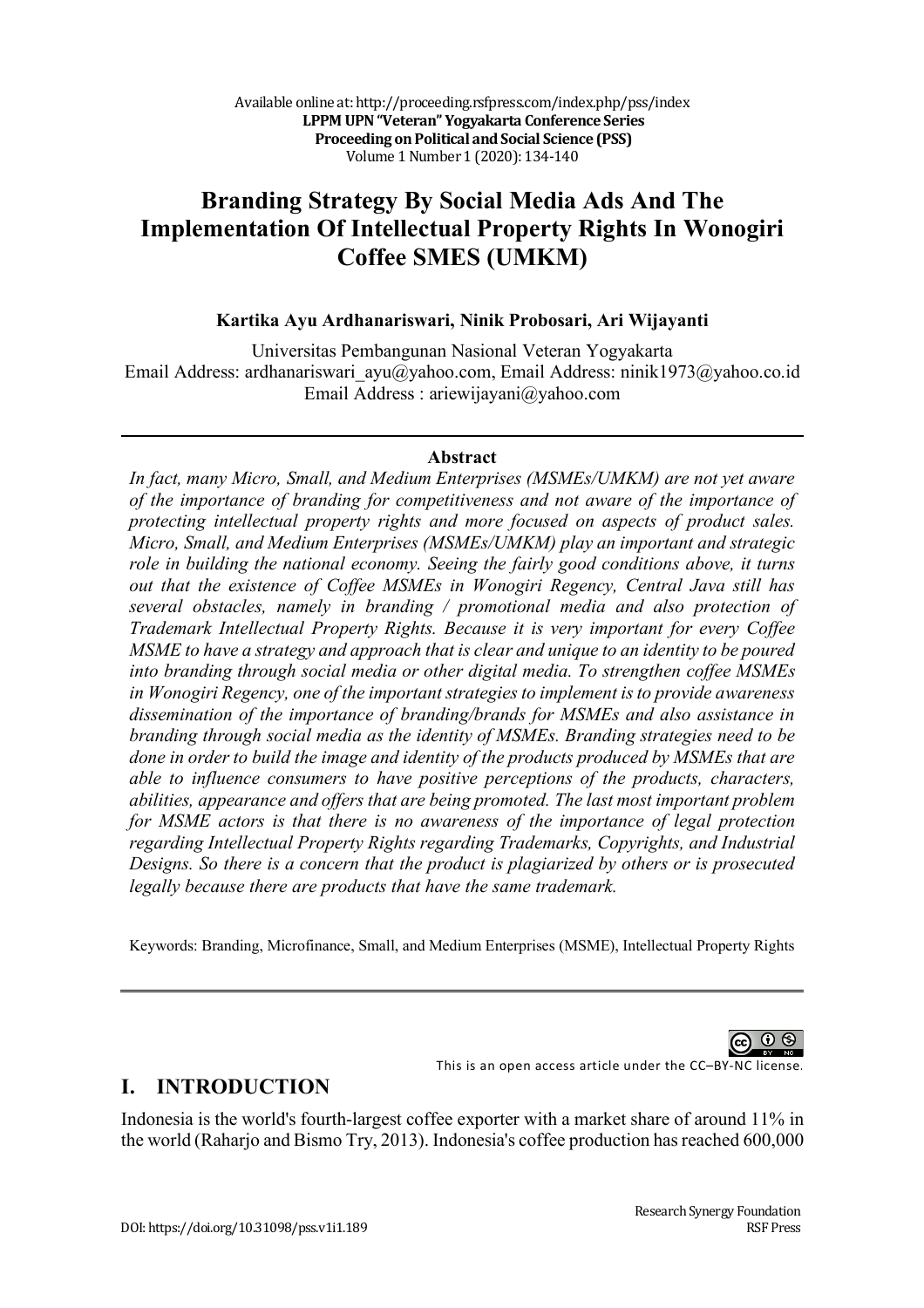tons per year and more than 80% comes from smallholder plantations. Foreign exchange earned from coffee exports can reach  $\pm$  US \$ 824.02 million, involving  $\pm$  1.97 million households that support 5 million farmer families (Dirjen Perkebunan, 2011). This data places coffee in the category of commercial commodity and strategic business in Indonesia. Although currently commercial coffee commodities in Indonesia are still dominated by wellknown coffees with brands that have reached national and even international brands. However, apart from that, there are still many other areas in Indonesia that have brands with a local scale and are even considered newcomers, one of which is in Wonogiri Regency, Central Java.

Over the past five years, Wonogiri Regency has encouraged farmers to develop coffee plants. Local farmers have previously cultivated their own coffee, without any guidance or training. The name Wonogiri coffee is not as famous as other coffees in Java that have been successful worldwide, such as Ijen Raung's Java coffee and Temanggung coffee. However, the quality and taste of Wonogiri coffee are apparently no less delicious than other local coffees that were first famous to foreign countries.

This is what finally awakens coffee activists and lovers in Wonogiri district to develop the potential for coffee commodities in the region. Moreover, history has recorded that the Wonogiri area, especially in the Bulukerto sub-district, was once one of the centers for the location of coffee nurseries and cultivation of coffee plantations chosen by the Mangkunegaran Palace in the 1860s. This means that Wonogiri does have the capacity to produce quality local coffee.

Departing from this background, the Universitas Pembangunan Nasional "Veteran" Yogyakarta by the Internal Community Service Program together with Wonogirich UMKM worked together to invite local Wonogiri coffee farmers to start improving the quality of the coffee harvest using a branding strategy approach. Wonogirich has taken the first steps to improve the quality of this coffee since 2018. They have actively provided education and guidance to Mr. Sular and Bulukerto coffee farmers on how to harvest coffee beans from the trees.

Previously, these farmers picked coffee beans without sorting them based on the color of the fruit skin, then after training, they were required to only harvest coffee beans that were completely ripe which were marked with red fruit skins. This method of harvesting is known as the red picking pattern. Wonogirich is currently taking steps to build a regional branding system. The branding of the area of origin of coffee is considered to have a big role because the area where coffee is grown greatly affects the taste of the coffee itself. The series of movements above to reintroduce Wonogiri coffee and efforts to increase the production of coffee with good quality is a very early step for Wonogiri coffee activists to realize their hopes and dreams of returning Wonogiri as a coffee center as recorded in history.

The Wonogiri Coffee branding strategy has actually been initiated by the Wonogiri Nduwe Kopi (Wonogiri Has Coffee) movement and continues in Wonogiri Nandur Kopi (Wonogiri Planting Coffee), it is hoped that within the next 5 years Wonogiri district will be known as Wonogiri Nggone Kopi (Wonogiri Coffee Place). . Until someday the hopes and dreams of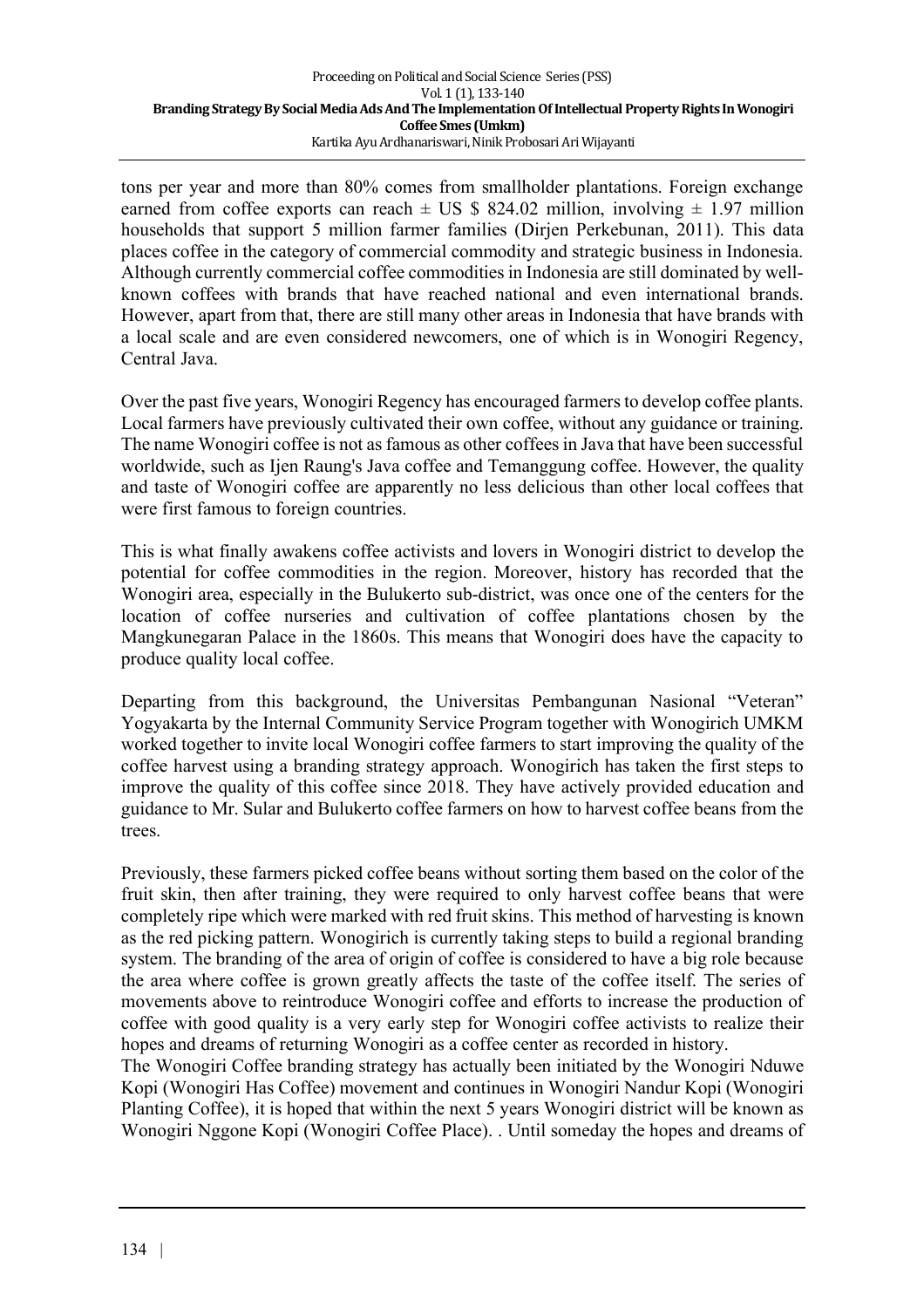Wonogiri Nggawe Kopi (packaging coffee in various forms ready for brewing) can also be realized through synergy between local coffee farmers, coffee activists, coffee processors, village officials, and the Wonogiri district government.

#### Table 1.

| N <sub>0</sub> | <b>Brand</b> | Owner              |
|----------------|--------------|--------------------|
| 1.             | Wonogirich   | Yosep Bagus Adi    |
|                |              | Santoso            |
| 2.             | Kopiwonogiri | Anto               |
| 3.             | Widjikopi    | Bambang            |
| 4              | Raja Rasa    | Yenu               |
|                | Karangtengah |                    |
| 5.             | Kopi Ndorok  | <b>BUMdes</b> Desa |
|                |              | Semagar            |

List of Coffee Owner in the District. Wonogiri

The fact that currently coffee branding in several areas, including in Wonogiri Regency, has several obstacles, namely in branding / promotional media and protection of Trademark Intellectual Property Rights. Therefore, it is very important for every coffee businessman and SMEs/UMKM to have a clear and unique strategy and approach for their identity to be poured into branding through social media or other digital media. Why does identity or brand identity or branding design through social media help many SMEs/UMKM owner? One of them is helping them to shape and look professional. This will increase consumer confidence in the products and services offered. A strong brand identity is very important because the character of the Indonesian people is easier to remember pictures than writing. There is a saying that "a picture speaks the equivalent of a thousand words". Branding through social media is usually in the form of a symbol or symbol so that it is conveniently identifiable rather than a pile of words on a company profile.

## **II. LITERATURE REVIEW**

Community service activities are trying to help partners (Wonogirich MSMEs/UMKM) to be able to make branding through social media products of MSMEs/UMKM) and understand the IPR registration procedures, the activities that will be carried out to address partner problems are:

- 1. Information dissemination and material regarding the importance of branding/brands for MSMEs
- 2. Dissemination and distribution of material concerning Overview of Intellectual Property Rights in the Trademark, Industrial Design, and Copyright categories.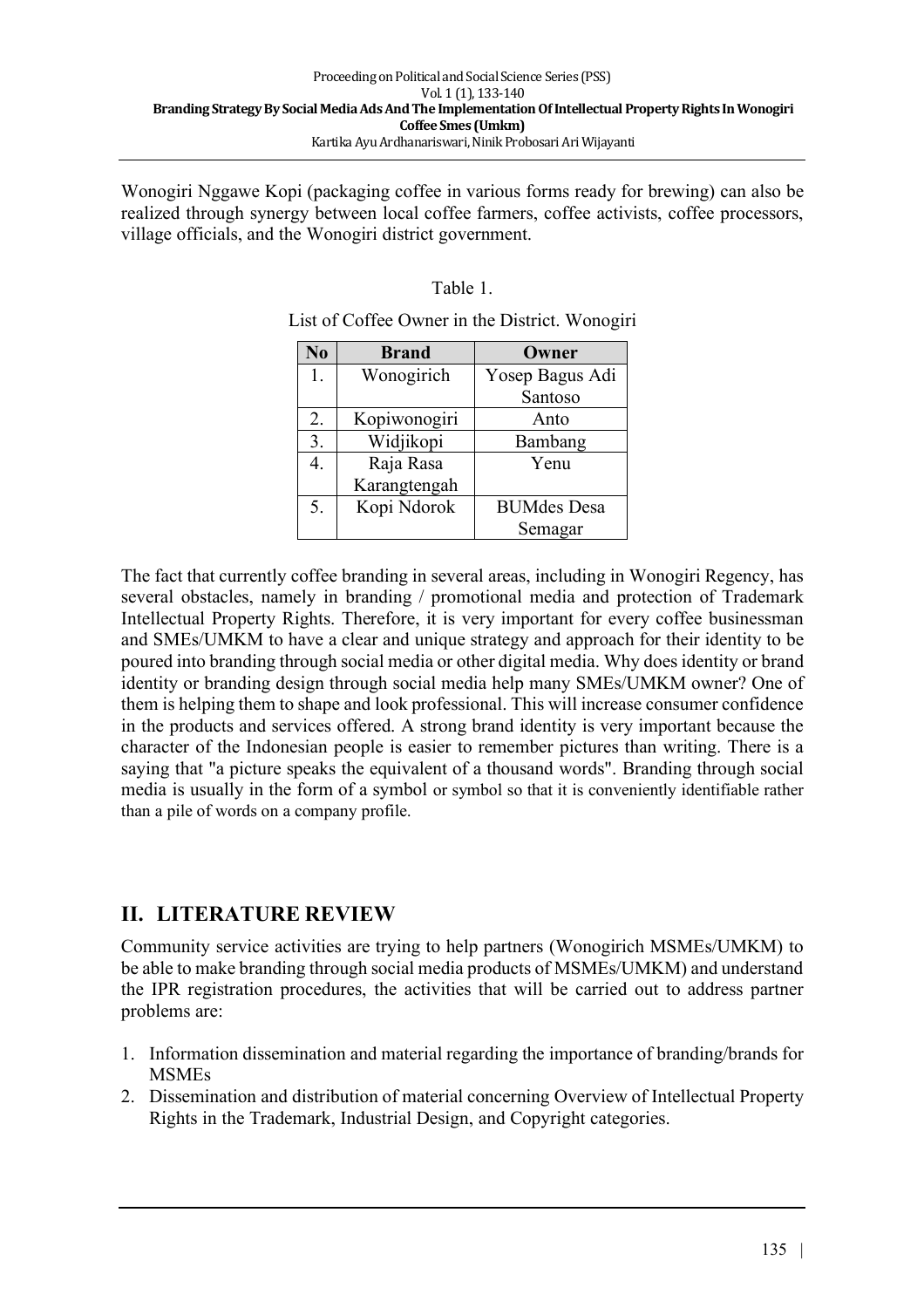- 3. Training on the design of branding concepts through social media and other digital media (social media)
- 4. Assistance with the branding design process
- **5.** Intellectual Property Rights registration assistance

# **III. RESEARCH METHODOLOGY**

This research with the community service program used qualitative research. Qualitative research is a scientific method of observation to gather non-numerical data. This sort of inquiry refers to the meanings, concepts, definitions, characteristics, metaphors, symbols, and description of things "and not to their "counts or measures. This research answers how and when a particular phenomenon occurs. According to Hennink et al., "qualitative research is an approach that allows you to examine people's experiences in detail, by using a specific set of research methods such as in-depth interviews, focus group discussions, observation, content analysis, visual methods, and life histories or biographies".

This research with the community service program undertaken is to provide awareness of the importance of branding/brands for MSMEs and also to assist in making branding through social media as the identity of MSMEs. This activity was carried out in partnership with the Wonogirich MSMEs/UMKM in the Wonogiri Regency, at Central Java. Specific problems faced by community service partners, namely the Wonogirich, Kopiwonogiri, Widjikopi, Raja Rasa Karangtengah, and Kopi Ndorok, are to provide awareness of the importance of branding/brands for MSMEs, to the assistance of branding through social media as the identity of MSMEs in their associations, as well as socialization activities on the importance and procedures protection of Intellectual Property Rights in Trade Marks of MSME products.



Figure 1. Socialization Activities of Intellectual Property Rights

Referring to the above activity items, the problems of the Wonogirich MSMEs/UMKM as a service partner carried out by the Universitas Pembangunan Nasional "Veteran" Yogyakarta include the following: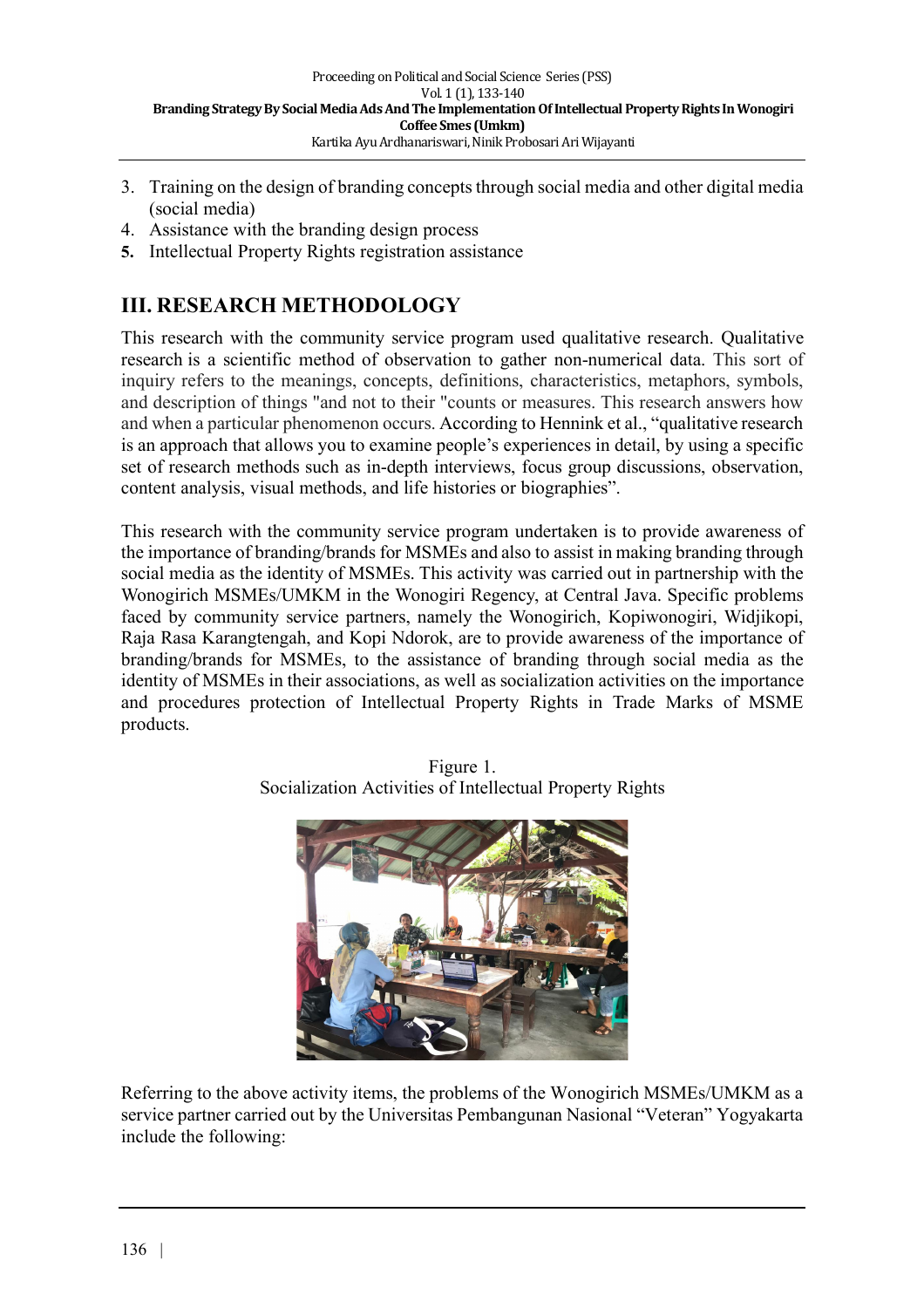- 1. To strengthen the Wonogirich MSMEs/UMKM, one of the important strategies implemented is to provide awareness of the importance of branding/brands for MSMEs and also to assist in making branding through social media as the identity of MSMEs. Branding strategies need to be carried out to be able to build the image and identity of the products produced by MSMEs can influence consumers to have a positive perception of the product, character, ability, appearance, and offer being promoted. Moreover, to enter the era of free trade on a national, regional, and global scale that cannot be separated from the support and influence of the branding carried out.
- 2. So far, branding has become one of the things that are considered trivial for some business people, none other than MSMEs. Whereas UMKM actors must have an awareness that packaging or identity/branding through social media that is made and used must be able to be uniquely involved and attractive so that it becomes a reliable promotional media. The interesting branding through MSME social media is the main attraction for the product being sold. Generally, consumers on the market want to buy an item after seeing a unique and attractive product packaging. So the packaging design is very important for MSMEs.
- 3. Another problem is that there is not enough knowledge about the importance of having a clear and unique strategy and approach for an identity to be poured out for MSMEs through social media. One thing to do is to approach social media. Two facts must be kept in mind when talking about social media and SMEs. First, SMEs will always want to add connections to social media. Second, SME owners have limited time and money for social media. Fortunately, social media does not mean that SMEs must appear on all social media platforms. SMEs can choose one or two of the most relevant and effective social media to reach out and focus on consumers. It should be remembered that neglecting the existence of social media will have a negative impact on the development of MSMEs.
- 4. The most important final problem for MSME practitioners is that there is no awareness of the importance of legal protection regarding intellectual property rights regarding trademarks, copyrights, and industrial designs. So it is feared that the products will be plagiarized by others or prosecuted because there are products that have the same trademark.

## **IV. FINDING AND DISCUSSION**

For the form and realization of the above method, the work procedure is as follows:

- 1. Making Branding Re-Design through social media and other digital media MSME products.
- 2. Making a Branding Design Handbook through morning media on MSME actors.
- 3. Registration of Copyright Guidebooks.

Through branding design, the outcomes resulting from PBM activities are as follows:

- a. Improving the quality of social media branding designs
- b. Improved marketing strategy
- c. Branding Design Handbook for SMEs
- d. Proceedings and Journals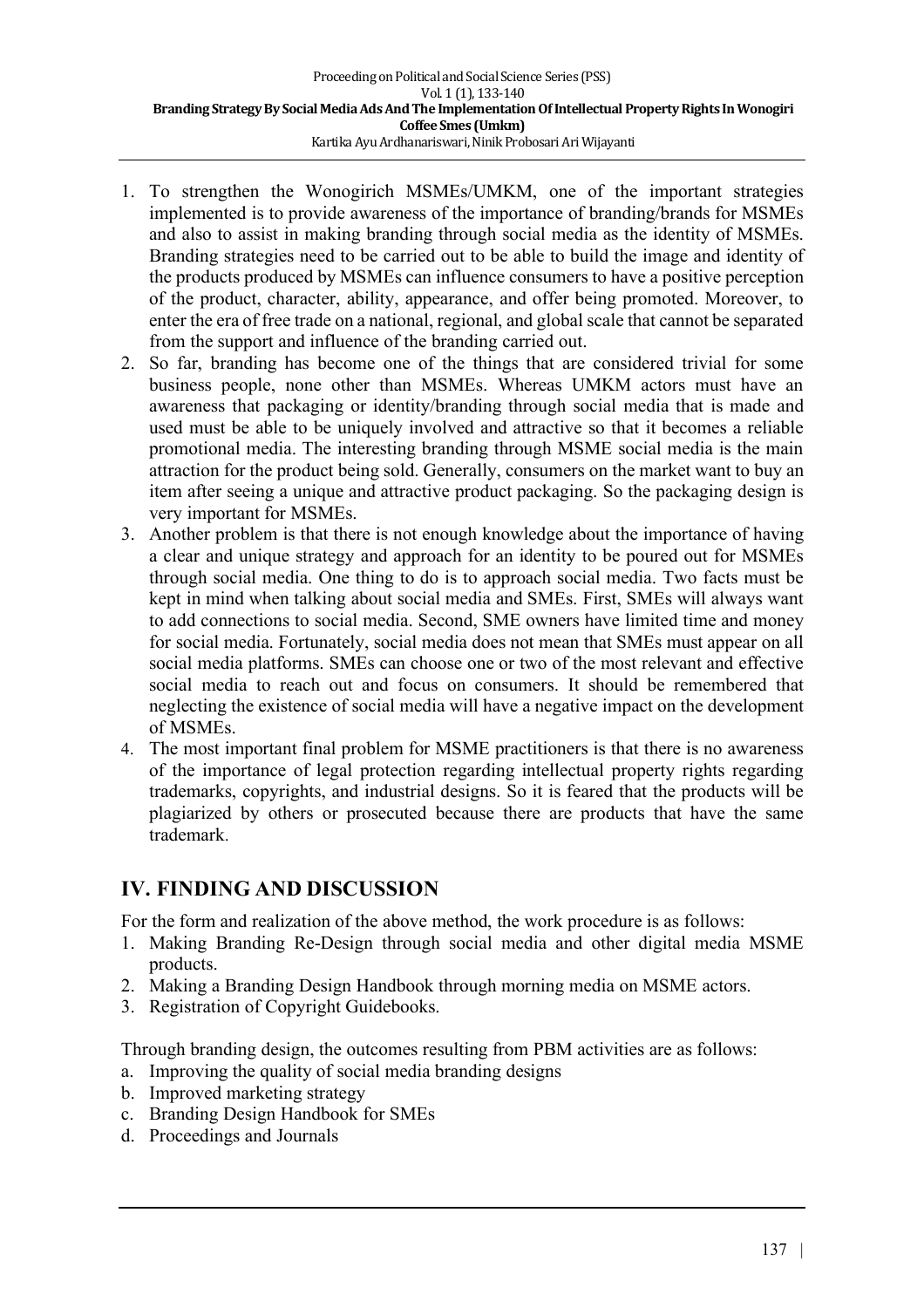Figure 2. Branding Strategy by the Social Media

### e. Copyright of Intellectual Property Rights

Figure 3. Proof of Trademark Registration for 5 Wonogiri Coffee products



This output was generated through socialization activities and the provision of material on Brief Information on Intellectual Property Rights in the Trademark, Industrial Design and Copyright categories see Figure 1 and Figure 3. And through training on the design of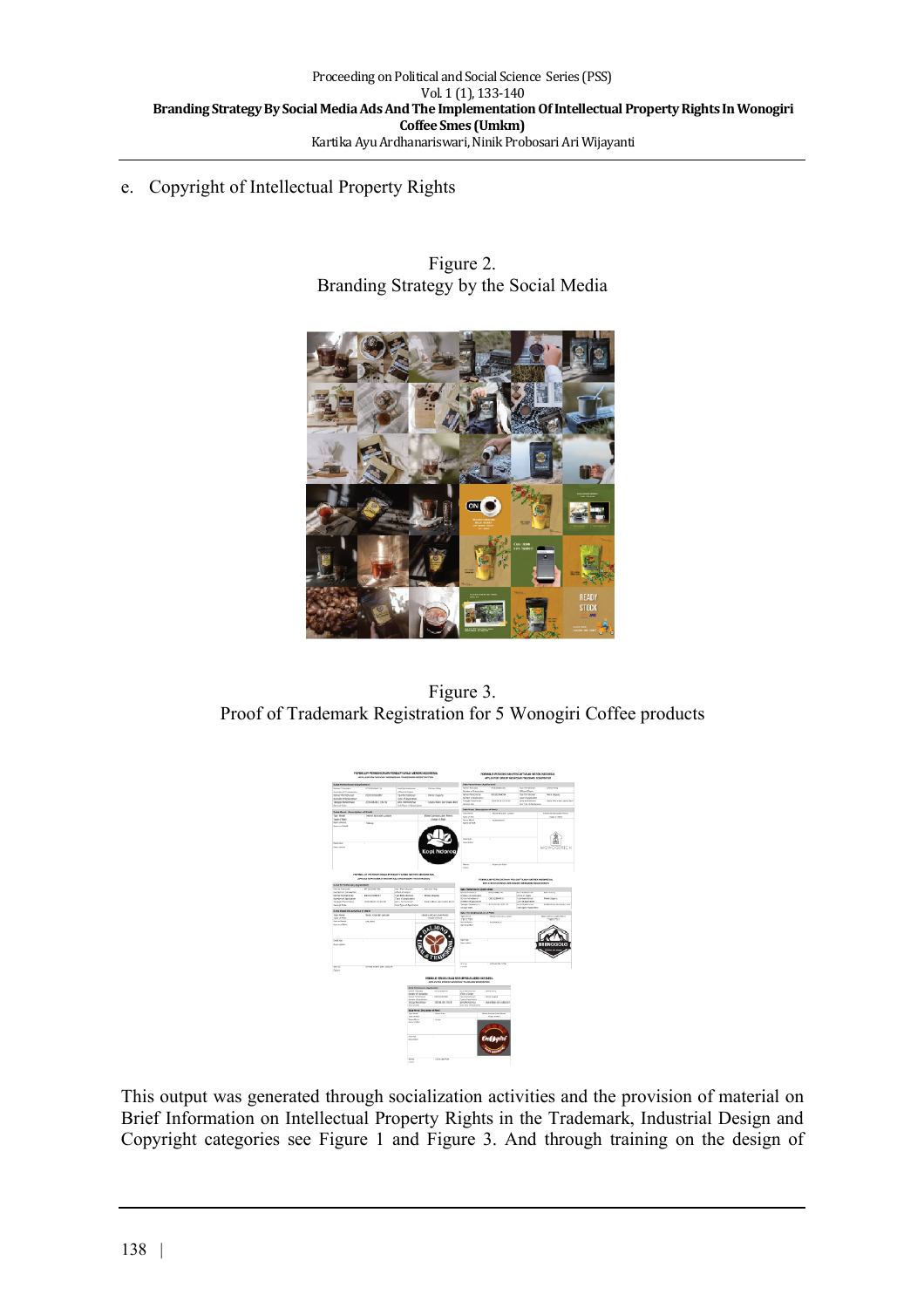branding concepts through social media and training on online marketing. The first thing they do is introduce them to an online marketing strategy through Instagram. One example of marketing via Instagram can be seen in Figure 2.

### **V. CONCLUSION AND FURTHER RESEARCH**

The conclusion of this community service activity is trying to help partners with Wonogirich MSMEs/UMKM (namely the Wonogirich, Kopiwonogiri, Widjikopi, Raja Rasa Karangtengah, and Kopi Ndorok) to be able to make branding through social media products of MSMEs, and understand the Intellectual Property Rights registration procedures are:

- 1. Some SMEs' responses related to branding appear, this is caused by, 1) because they do not understand the knowledge of branding; 2) do not have a positive entrepreneurial character 3) have never received assistance.
- 2. Referring to these conditions, the Universitas Pembangunan Nasional "Veteran" Yogyakarta, with the Community Service Program needs to hold technical guidance on branding strategies for MSMEs in Wonogiri Regency, at Central Java to provide understanding for MSMEs about the benefits of branding for business development, which in the end is able to compare products well. The function of branding as a means to embed the image and image of the product and its business in a positive way in the minds of consumers must be truly understood by the SMEs because product branding is one of the important points so that MSME products will always be remembered by the public or consumers in the time period long.
- 3. Linkages with Intellectual Property Rights, a choice that must be made by SMEs in Wonogiri Regency, at Central Java if they want to survive in trade competition. The obstacles that arise in trademark registration occur mainly because of the misunderstanding of MSME actors in understanding the brand. Therefore, MSMEs need government support to be able to develop brands. This support can be in the form of providing brand development training as well as ease in obtaining brand protection.

#### **ACKNOWLEDGEMENT**

Thanks to Lembaga Penelitian dan Pengabdian Kepada Masyarakat (LPPM) Universitas Pembangunan Nasional 'Veteran' Yogyakarta which has funded community service by the IbM program.

#### **REFERENCE**

#### **Books**

- Budiarto, Rachmawan; Susetyo Hario Putero; Hempri Suyatna, dan Puji Astuti. 2016. *Pengembangan UMKM Antara Konseptual dan Pengalaman Praktis Ekonomi & Bisnis*. UGM Press: Yogyakarta.
- Rustan, Surianto. 2009. *Mendesain Branding melali media sosial*. Penerbit Gramedia Pustaka Utama: Jakarta
- Redono, Daru. 2013. *Simple Promotion dan Branding untuk Usaha Kecil Menengah*. Penerbit Universitas Brawijaya Press (UB Press): Malang.
- Susanto, A.B. dan Wijanarko, Himawan. *Power Branding Membangun Merek Unggul dan Organisasi Pendukungnya*. Jakarta: Quantum Bisnis & Manajemen, 2004.